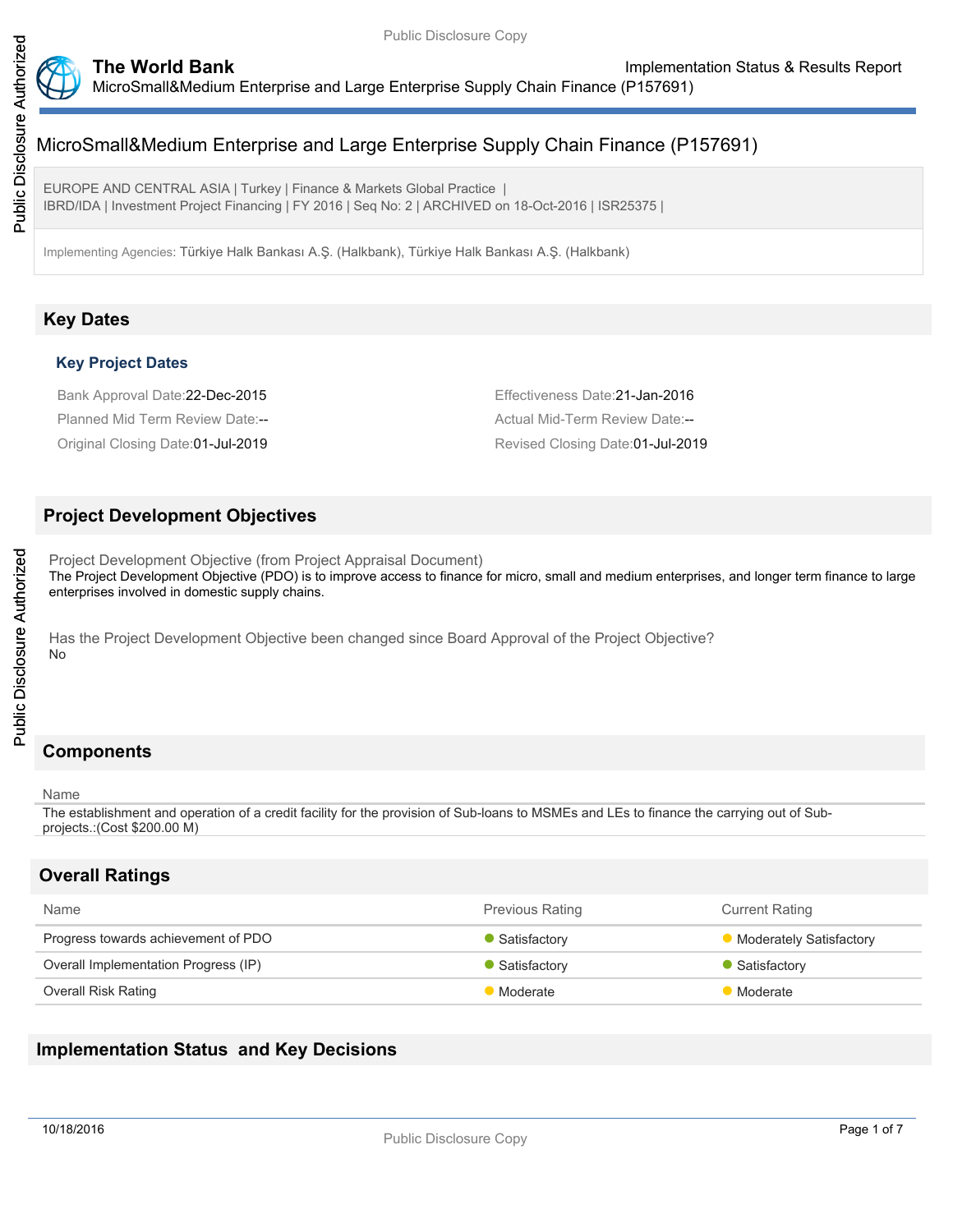

The project was Board approved on December 22, 2015, signed on December 28, 2015, and became effective on January 25, 2016. The first tranche disbursement was on February 16, 2016. IBRD to Halkbank disbursement stands at 20 percent. Halkbank disbursements to sub-borrowers stand at 2.38 percent as of 30 September, 2016. The low disbursement reflects partially financial conditions in Turkey, but can be improved by further attention to internal Halkbank marketing. Expectations are for a pick up in the next 3 months. It is too early in project implementation to draw conclusion from the PDO indicators, although the MSME maturity ratio stands at a positive 1.5.

### **Risks**

#### **Systematic Operations Risk-rating Tool**

| <b>Risk Category</b>                                            | Rating at Approval                                  | <b>Previous Rating</b> | <b>Current Rating</b> |
|-----------------------------------------------------------------|-----------------------------------------------------|------------------------|-----------------------|
| <b>Political and Governance</b>                                 | $\bullet$ Low                                       | $\bullet$ Low          | • Moderate            |
| <b>Macroeconomic</b>                                            | • Moderate                                          | • Moderate             | • Moderate            |
| Sector Strategies and Policies                                  | • Moderate                                          | • Moderate             | • Moderate            |
| Technical Design of Project or Program                          | $\bullet$ Low                                       | $\bullet$ Low          | $\bullet$ Low         |
| Institutional Capacity for Implementation and<br>Sustainability | $\bullet$ Low                                       | $\bullet$ Low          | <b>C</b> Low          |
| Fiduciary                                                       | • Low                                               | $\bullet$ Low          | • Low                 |
| <b>Environment and Social</b>                                   | $\bullet$ Low                                       | $\bullet$ Low          | $\bullet$ Low         |
| <b>Stakeholders</b>                                             | $\bullet$ Low                                       | $\bullet$ Low          | $\bullet$ Low         |
| Other                                                           | $\hspace{0.05cm} -\hspace{0.05cm} -\hspace{0.05cm}$ | $\qquad \qquad -$      | $\hspace{0.05cm}$     |
| Overall                                                         | • Moderate                                          | • Moderate             | • Moderate            |

## **Results**

#### **Project Development Objective Indicators**

 Ratio of the average portfolio maturity of MSME sub-loans under the project, over the average portfolio maturity of Halkbank's MSME portfolio not financed under the project. (Text, Custom) Baseline **Actual (Previous)** Actual (Current) End Target Value 2012 - 2012 - 2022 - 2022 - 2022 - 2022 - 2022 - 2022 - 2022 - 2022 - 2022 - 2022 - 2022 - 2022 - 2022 - 20

Date 25-Jan-2016 -- 30-Sep-2016 25-Jan-2019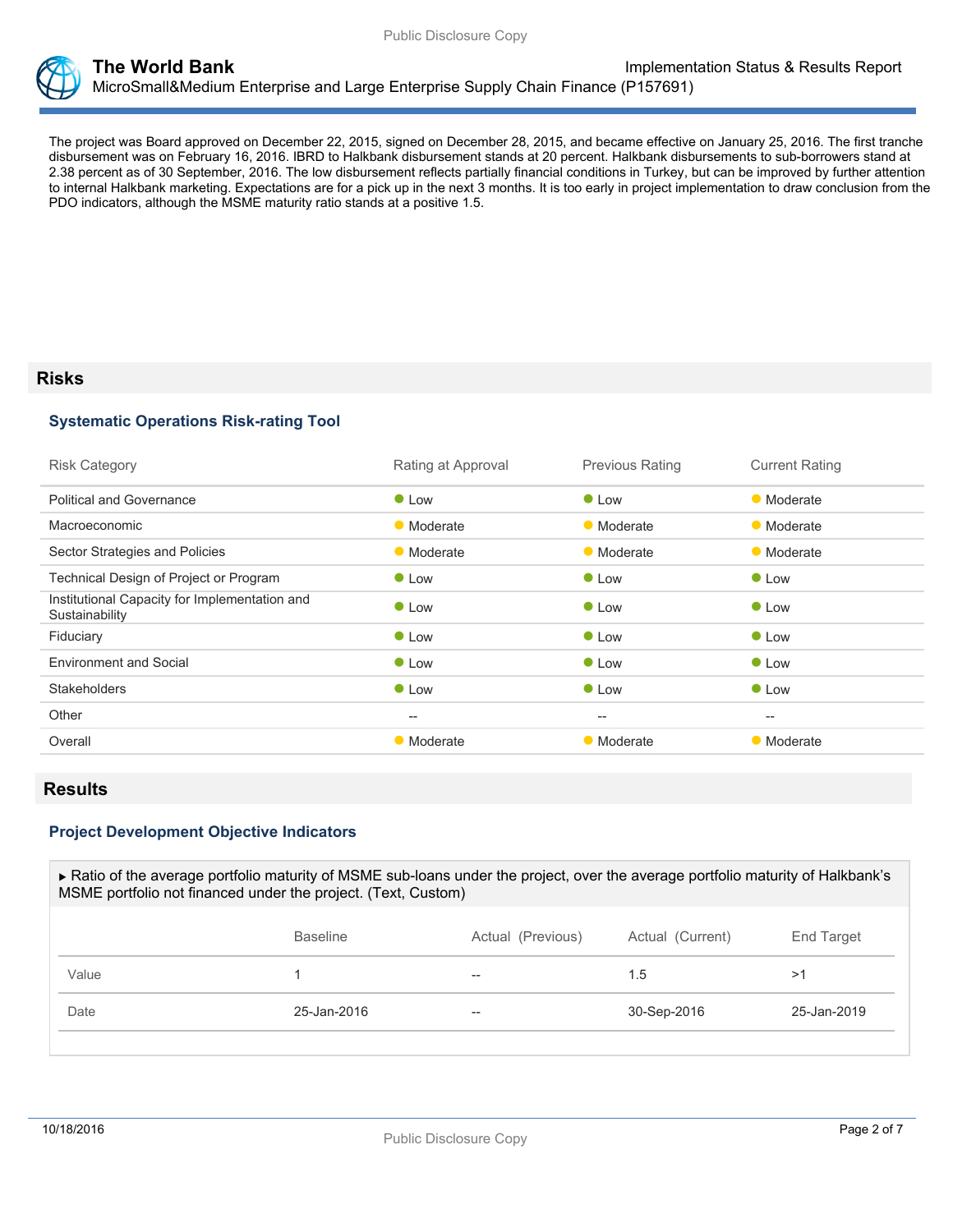

| Ratio of the average portfolio maturity of LE sub-loans under the project, over the average portfolio maturity of Halkbank's LE<br>portfolio not financed under the project. (Text, Custom) |                 |                   |                  |             |  |
|---------------------------------------------------------------------------------------------------------------------------------------------------------------------------------------------|-----------------|-------------------|------------------|-------------|--|
|                                                                                                                                                                                             | <b>Baseline</b> | Actual (Previous) | Actual (Current) | End Target  |  |
| Value                                                                                                                                                                                       |                 |                   | n.a.             | >1          |  |
| Date                                                                                                                                                                                        | 25-Jan-2016     |                   | 30-Sep-2016      | 25-Jan-2019 |  |
|                                                                                                                                                                                             |                 |                   |                  |             |  |

| Number of MSME beneficiaries financed under the project (cumulative). (Number, Custom) |                 |                   |                  |             |  |
|----------------------------------------------------------------------------------------|-----------------|-------------------|------------------|-------------|--|
|                                                                                        | <b>Baseline</b> | Actual (Previous) | Actual (Current) | End Target  |  |
| Value                                                                                  | 0.00            | $- -$             | 15.00            | 240.00      |  |
| Date                                                                                   | 25-Jan-2016     | $- -$             | 30-Sep-2016      | 25-Jan-2019 |  |
|                                                                                        |                 |                   |                  |             |  |

| Number of LE beneficiaries financed under the project (cumulative). (Text, Custom) |                 |                   |                  |             |  |
|------------------------------------------------------------------------------------|-----------------|-------------------|------------------|-------------|--|
|                                                                                    | <b>Baseline</b> | Actual (Previous) | Actual (Current) | End Target  |  |
| Value                                                                              |                 | $- -$             | 0                | 20          |  |
| Date                                                                               | 25-Jan-2016     | $- -$             | 30-Sep-2016      | 25-Jan-2019 |  |
|                                                                                    |                 |                   |                  |             |  |

| ▶ Volume of support (cumulative, USD million). (Number, Custom) |                 |                   |                  |             |  |
|-----------------------------------------------------------------|-----------------|-------------------|------------------|-------------|--|
|                                                                 | <b>Baseline</b> | Actual (Previous) | Actual (Current) | End Target  |  |
| Value                                                           | 0.00            | $- -$             | 40.00            | 200.00      |  |
| Date                                                            | 25-Jan-2016     | $- -$             | 30-Sep-2016      | 25-Jan-2019 |  |

Overall Comments

## **Intermediate Results Indicators**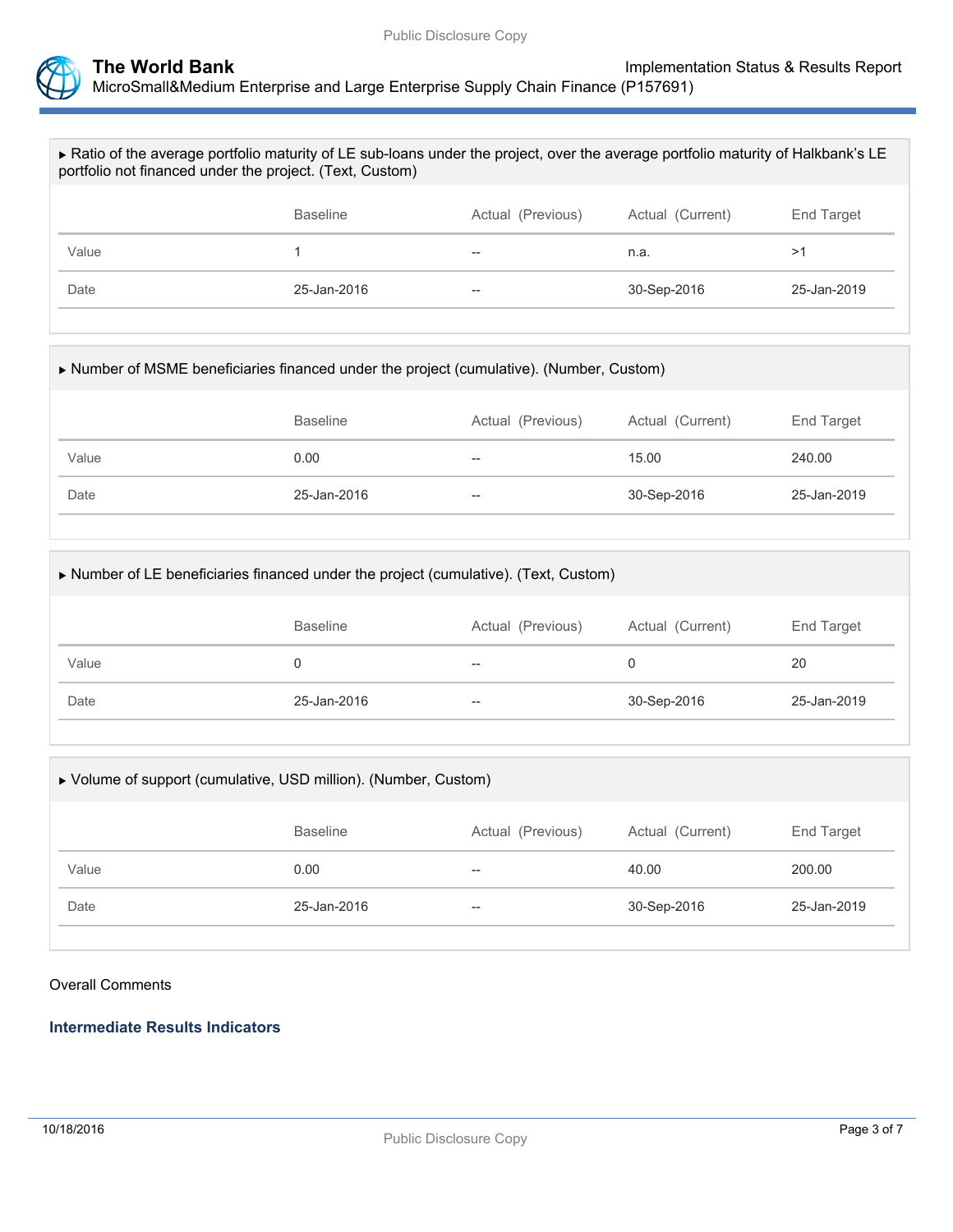

| ► Volume of support to MSMEs (cumulative, USD million). (Number, Custom) |                 |                          |                  |             |  |
|--------------------------------------------------------------------------|-----------------|--------------------------|------------------|-------------|--|
|                                                                          | <b>Baseline</b> | Actual (Previous)        | Actual (Current) | End Target  |  |
| Value                                                                    | 0.00            | $- -$                    | 4.80             | 120.00      |  |
| Date                                                                     | 25-Jan-2016     | $\overline{\phantom{m}}$ | 30-Sep-2016      | 25-Jan-2019 |  |

| ▶ Based on Core Indicator: Outstanding MSME finance portfolio (USD million). (Text, Custom) |                 |                   |                  |             |  |
|---------------------------------------------------------------------------------------------|-----------------|-------------------|------------------|-------------|--|
|                                                                                             | <b>Baseline</b> | Actual (Previous) | Actual (Current) | End Target  |  |
| Value                                                                                       | n/a             | --                | 22,800           | n/a         |  |
| Date                                                                                        | 25-Jan-2016     | $- -$             | 30-Sep-2016      | 25-Jan-2019 |  |
| Comments<br>4.8                                                                             |                 |                   |                  |             |  |

#### Based on Core Indicator: Number of active MSME finance accounts (not cumulative). (Text, Custom)

|       | <b>Baseline</b> | Actual (Previous)        | Actual (Current) | End Target  |
|-------|-----------------|--------------------------|------------------|-------------|
| Value | n/a             | $- -$                    | 925,079          | n/a         |
| Date  | 25-Jan-2016     | $\overline{\phantom{m}}$ | 30-Sep-2016      | 25-Jan-2019 |

**Comments** 15

#### ▶ Based on Core Indicator: Portfolio Quality: Portfolio at risk (%). (Text, Custom)

|               | <b>Baseline</b> | Actual (Previous) | Actual (Current) | End Target  |
|---------------|-----------------|-------------------|------------------|-------------|
| Value         | 3.6             | $- -$             | 3.1              | n/a         |
| Date          | 25-Jan-2016     | $\hspace{0.05cm}$ | 30-Sep-2016      | 25-Jan-2019 |
| Comments<br>0 |                 |                   |                  |             |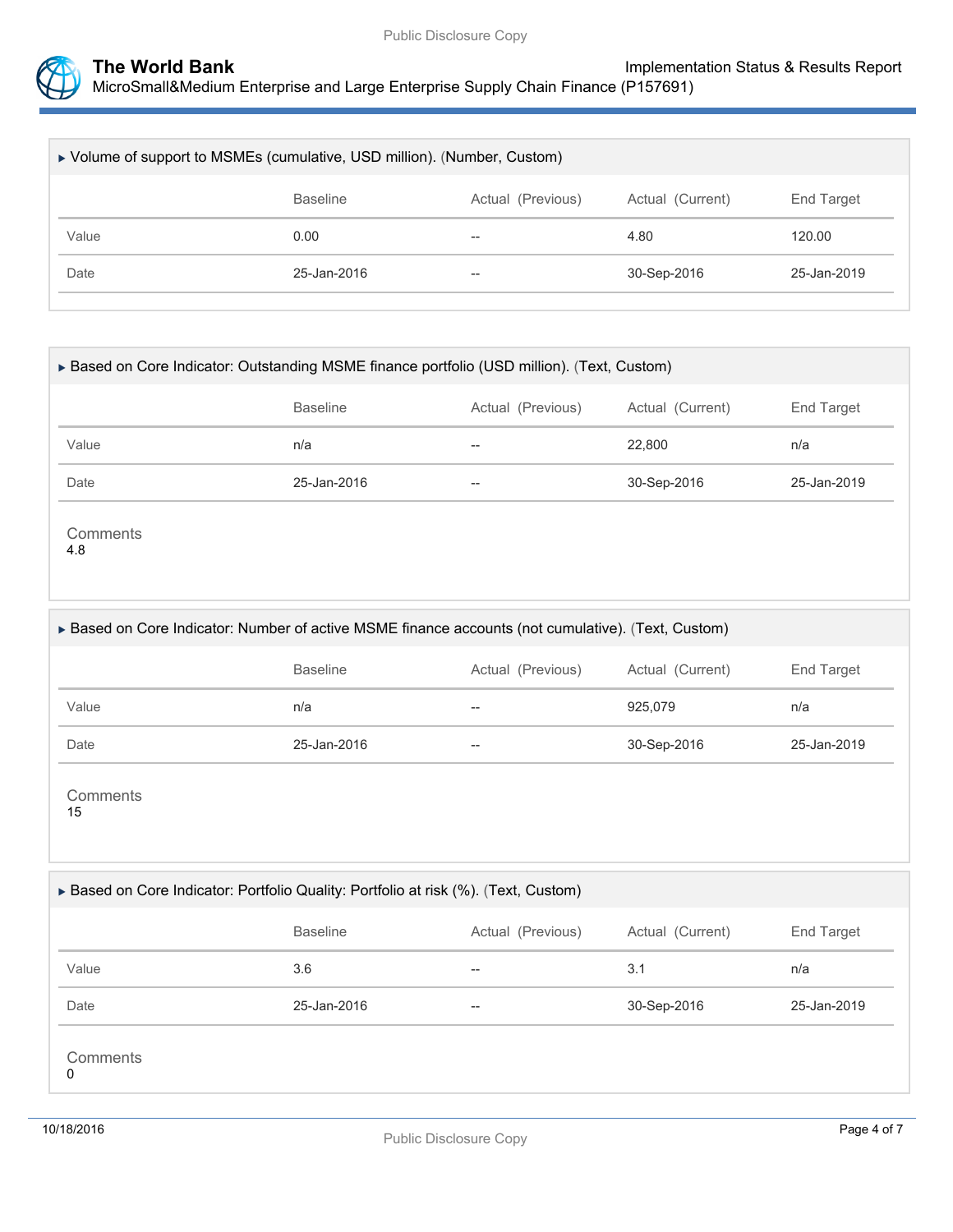

| ► Based on Core Indicator: Financial Sustainability: Return on Assets (%) (Text, Custom) |                          |                  |             |  |  |
|------------------------------------------------------------------------------------------|--------------------------|------------------|-------------|--|--|
| <b>Baseline</b>                                                                          | Actual (Previous)        | Actual (Current) | End Target  |  |  |
| 1.5                                                                                      | $\overline{\phantom{m}}$ | 1.6              | n/a         |  |  |
| 25-Jan-2016                                                                              | $\overline{\phantom{m}}$ | 30-Sep-2016      | 25-Jan-2019 |  |  |
|                                                                                          |                          |                  |             |  |  |

| ► Based on Core Indicator: Financial Sustainability: Return on Equity (%) (Text, Custom) |                 |                   |                  |             |
|------------------------------------------------------------------------------------------|-----------------|-------------------|------------------|-------------|
|                                                                                          | <b>Baseline</b> | Actual (Previous) | Actual (Current) | End Target  |
| Value                                                                                    | 14.4            | $- -$             | 15.6             | n/a         |
| Date                                                                                     | 25-Jan-2016     | $- -$             | 30-Sep-2016      | 25-Jan-2019 |

| ► Percent of MSME sub-loans financing sub-projects in priority regions. (Number, Custom) |                 |                   |                  |             |  |  |
|------------------------------------------------------------------------------------------|-----------------|-------------------|------------------|-------------|--|--|
|                                                                                          | <b>Baseline</b> | Actual (Previous) | Actual (Current) | End Target  |  |  |
| Value                                                                                    | 0.00            | $- -$             | 0.24             | 15.00       |  |  |
| Date                                                                                     | 25-Jan-2016     | $- -$             | 30-Sep-2016      | 25-Jan-2019 |  |  |
|                                                                                          |                 |                   |                  |             |  |  |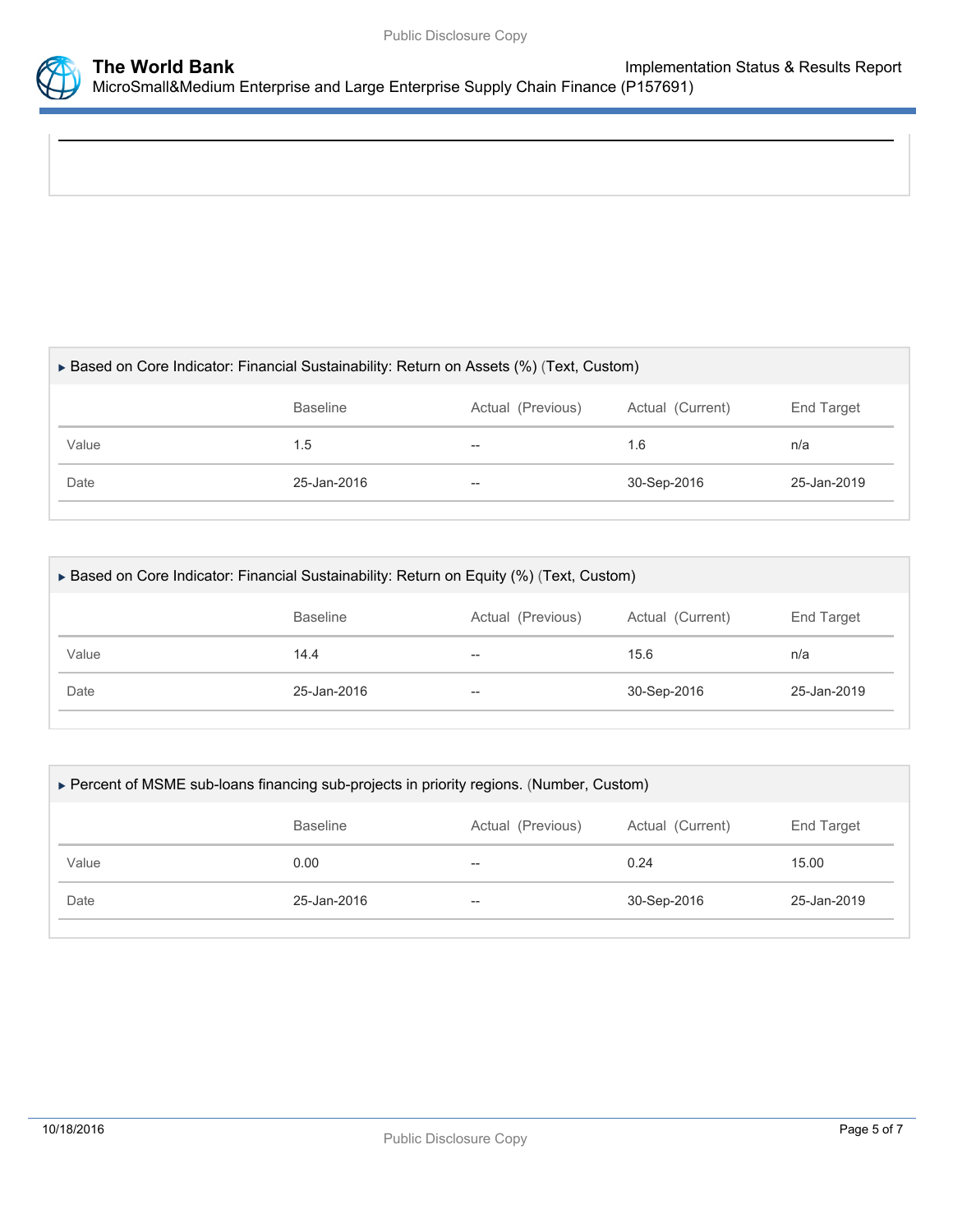

| ► Compliance with prudential regulation. (Yes/No, Custom) |                 |                          |                  |             |  |
|-----------------------------------------------------------|-----------------|--------------------------|------------------|-------------|--|
|                                                           | <b>Baseline</b> | Actual (Previous)        | Actual (Current) | End Target  |  |
| Value                                                     |                 | $\overline{\phantom{m}}$ | ∨                | v           |  |
| Date                                                      | 25-Jan-2016     | $\hspace{0.05cm}$        | 30-Sep-2016      | 25-Jan-2019 |  |

| ► Citizen Engagement: MSMEs and LEs that feel project sub-loans reflected their needs (percentage) (Text, Custom) |                   |                  |             |  |  |  |
|-------------------------------------------------------------------------------------------------------------------|-------------------|------------------|-------------|--|--|--|
| <b>Baseline</b>                                                                                                   | Actual (Previous) | Actual (Current) | End Target  |  |  |  |
| 0.00                                                                                                              | --                | n.a.             | n/a         |  |  |  |
| 25-Jan-2016                                                                                                       | $- -$             | 30-Sep-2016      | 25-Jan-2019 |  |  |  |
|                                                                                                                   |                   |                  |             |  |  |  |

#### Overall Comments

## **Data on Financial Performance**

#### **Disbursements (by loan)**

| Project                    | Loan/Credit/TF    | <b>Status</b> | Currency      | Original | Revised      | Cancelled                 | <b>Disbursed</b> | Undisbursed        | Disbursed         |  |
|----------------------------|-------------------|---------------|---------------|----------|--------------|---------------------------|------------------|--------------------|-------------------|--|
| P157691                    | IBRD-85690        | Effective     | USD           | 200.00   | 200.00       | 0.00                      | 40.00            | 160.00             | 20%               |  |
| <b>Key Dates (by loan)</b> |                   |               |               |          |              |                           |                  |                    |                   |  |
| Project                    | Loan/Credit/TF    | <b>Status</b> | Approval Date |          | Signing Date | <b>Effectiveness Date</b> |                  | Orig. Closing Date | Rev. Closing Date |  |
| P157691                    | <b>IBRD-85690</b> | Effective     | 22-Dec-2015   |          | 28-Dec-2015  | 21-Jan-2016               |                  | 01-Jul-2019        | 01-Jul-2019       |  |

#### **Cumulative Disbursements**